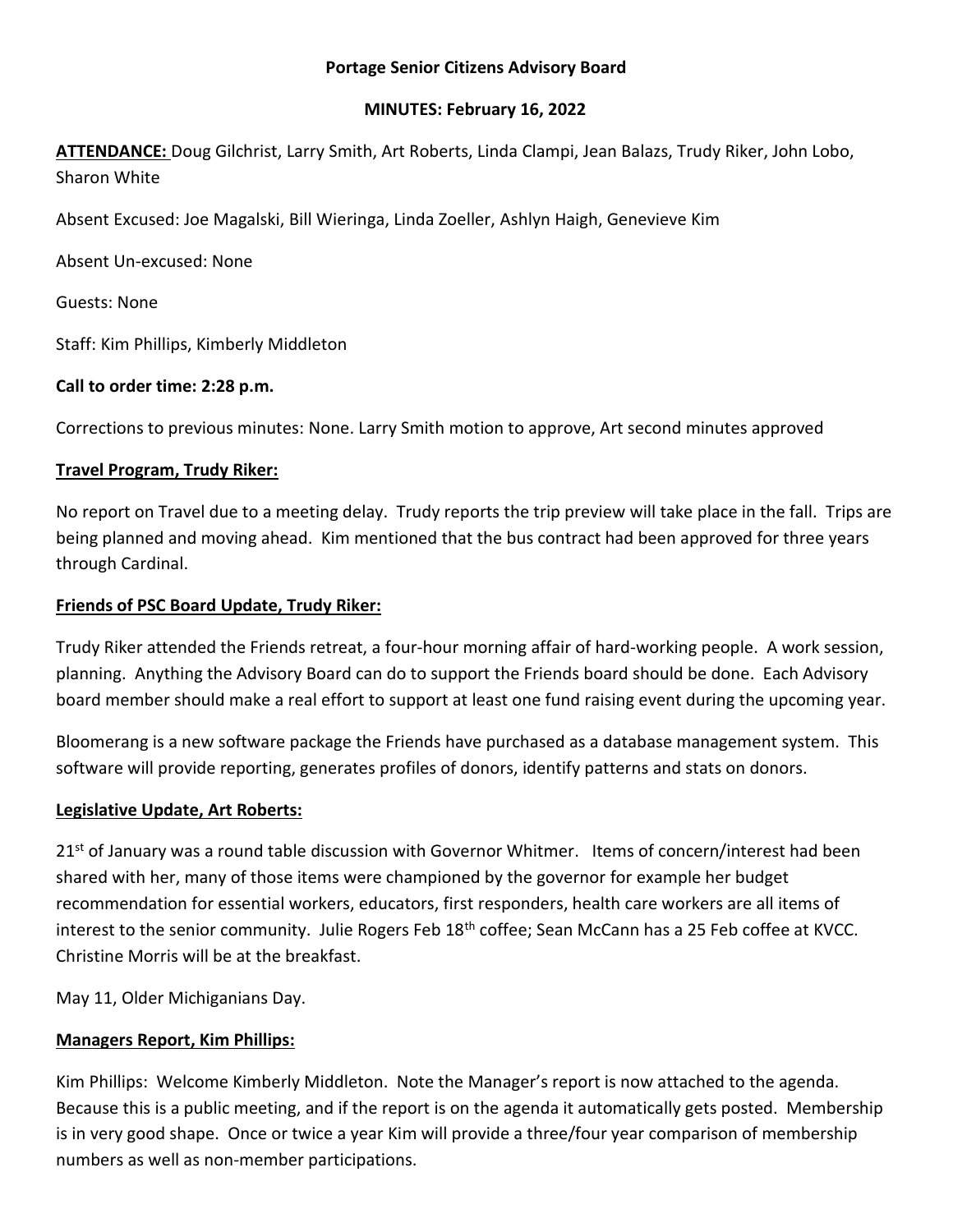For the agenda for the next meeting, we will add a marketing plan and discuss it.

### **Old Business:**

We still do not have a full parking lot available, our activities are limited due to that and Covid. Hopefully the parking lot will be cleared out soon, but we are only at this location 2 more months. Staff is working on the scheduling and programming for the new building.

Construction dry wall is up, painting, fireplace installed, walls are up, glass is installed. It seems bigger with the walls in place. Tentative open date in late May. The Governor wants to attend the ribbon cutting. There will be a two-three week shutdown while the move takes place.

We are not experiencing negative feedback on membership increases. We are experiencing a nice uptick on memberships.

New member breakfast March 8. Doug will be unable to attend, Larry Smith agreed to attend.

Doug Gilchrist: Community Resources, every month we'll have a speaker

### **New Business:**

Doug Gilchrist: During the round table with Governor Whitmer, Doug learned of community resources he didn't know existed and suggested to Kim that each month the Advisory Board invite a speaker from one of these resources to educate the board on what they provide. Next month's meeting will include a speaker from the Area Agency on Aging. These speakers will be asked to give a 15-20 minute overview of what they provide and how people can avail themselves of those services.

Doug suggested we might reach out to Meijer for volunteer drivers because drivers are in short supply throughout all the agencies.

# **Activities Reminders:**

New member breakfast, fitness classes are moving well. Veteran's lunch resuming in March.

# **Advisory Board Comments:**

Jeanne: comment made about the public being involved in the meetings, does that apply to all Advisory Board meetings? Yes, because the board is appointed by city council, the meetings are subject to the Public Meetings Ace. This board does not do hiring, firing, budgets, complaints go through a chain of command. The chain of command gets action, but the Advisory Board can hear the complaints/suggestions and make suggestions and recommendations.

Jeanne: what would a new board member participate in to gain better knowledge of the senior center?

Kim – attend a new member breakfast to get that foundational understanding of the center. From there, follow your interests and passions. Attending public gatherings and engaging people in conversations, getting a feel for how they feel about the center and bringing those comments to the board is a service. Sign up for a